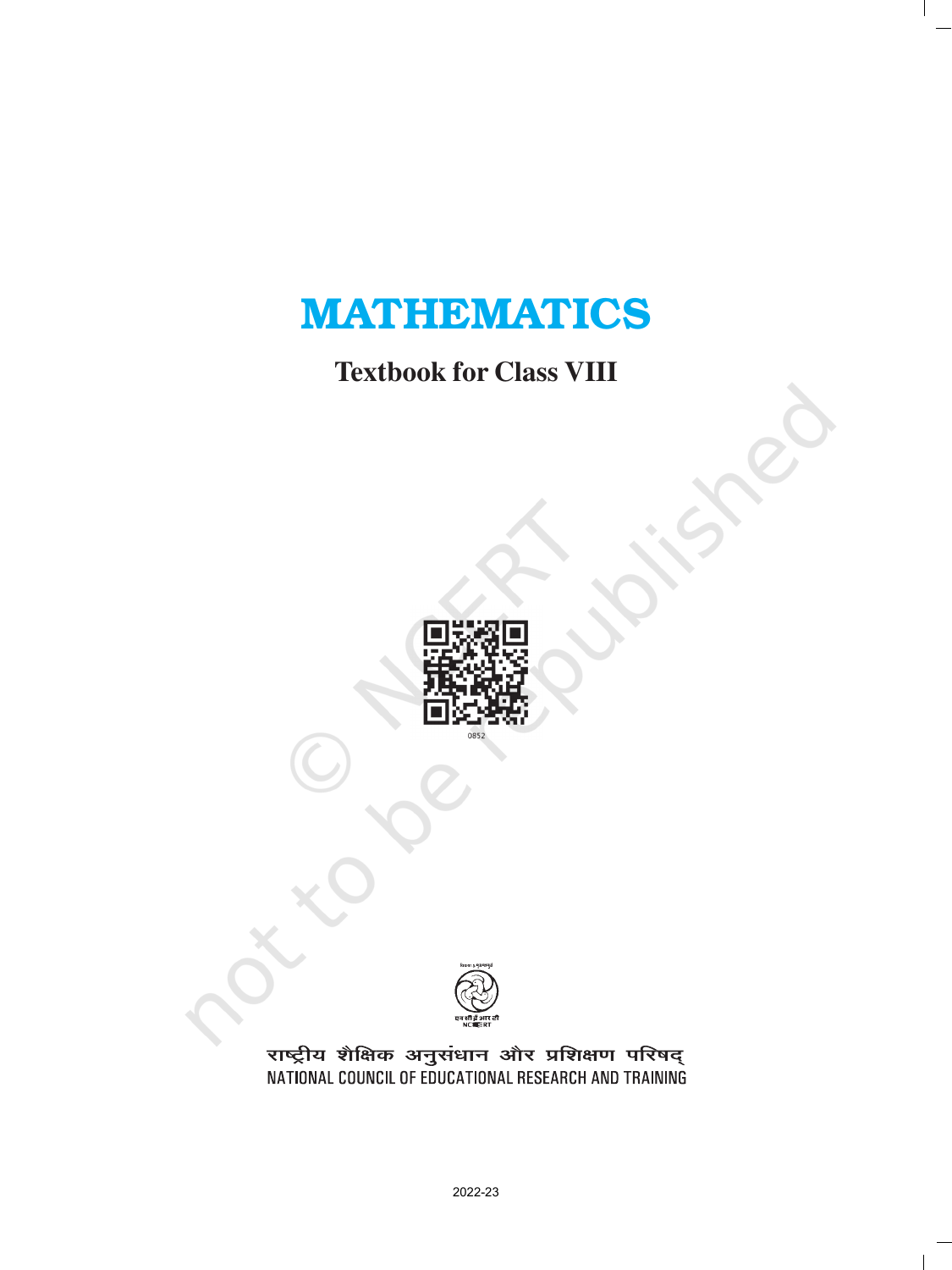### 0852 – MATHEMATICS **ISBN 978-81-7450-814-0**

Textbook for Class VIII

#### *First Edition*

*January 2008 Magha 1929 Reprinted January 2009 Pausa 1930 January 2010 Magha 1931 November 2010 Kartika 1932 January 2012 Magha 1933 November 2012 Kartika 1934 November 2013 Kartika 1935 November 2014 Kartika 1936 December 2015 Agrahayna 1937 December 2016 Pausa 1938 December 2017 Pausa 1939 January 2019 Pausa 1940 August 2019 Bhadrapada 1941 January 2021 Pausa 1942 November 2021 Agrahayna 1943*

#### PD 750T RSP

*© National Council of Educational Research and Training, 2008*

### ₹ 65.00

### *Printed on 80 GSM paper with NCERT watermark*

Published at the Publication Division by the Secretary, National Council of Educational Research and Training, Sri Aurobindo Marg, New Delhi 110 016 and printed at Anand Publications, 106/1/A, Nusali Fata, N.H. 06, Duwe Road, N.H. No. 6, Duwe Road, Tal. Dharangaon, District Jalgaon - 425 103

#### **ALL RIGHTS RESERVED**

- q No part of this publication may be reproduced, stored in a retrieval system or transmitted, in any form or by any means, electronic, mechanical, photocopying, recording or otherwise without the prior permission of the publisher.
- $\Box$  This book is sold subject to the condition that it shall not, by way of trade, be lent, re-sold, hired out or otherwise disposed of without the publisher's consent, in any form of binding or cover other than that in which it is published.
- □ The correct price of this publication is the price printed on this page, Any revised price indicated by a rubber stamp or by a sticker or by any other means is incorrect and should be unacceptable.

#### **OFFICES OF THE PUBLICATION DIVISION, NCERT**

NCERT Campus Sri Aurobindo Marg<br>New Delhi 110 016

108, 100 Feet Road Hosdakere Halli Extension Banashankari III Stage<br>Bengaluru 560 085 Navjivan Trust Building P.O. Navjivan<br>Ahmedabad 380 014 CWC Campus Opp. Dhankal Bus Stop

Panihati<br>Kolkata 700 114 CWC Complex

**New Delhi 110 016 Phone : 011-26562708**

**Bengaluru 560 085 Phone : 080-26725740**

**Ahmedabad 380 014 Phone : 079-27541446**

**Kolkata 700 114 Phone : 033-25530454**

Maligaon **Guwahati 781 021 Phone : 0361-2674869**

### Publication Team

| Head, Publication<br>Division | : Anup Kumar Rajput |
|-------------------------------|---------------------|
| <b>Chief Editor</b>           | : Shveta Uppal      |
| Chief Production<br>Officer   | : Arun Chitkara     |
| Chief Business Manager        | : Vipin Dewan       |
| Editor                        | : Bijnan Sutar      |
| Production Officer            | : A. M. Vinod Kumar |
|                               |                     |

Cover Layout Design *Shweta Rao Digital Expressions*

Illustrations

*Prashant Soni*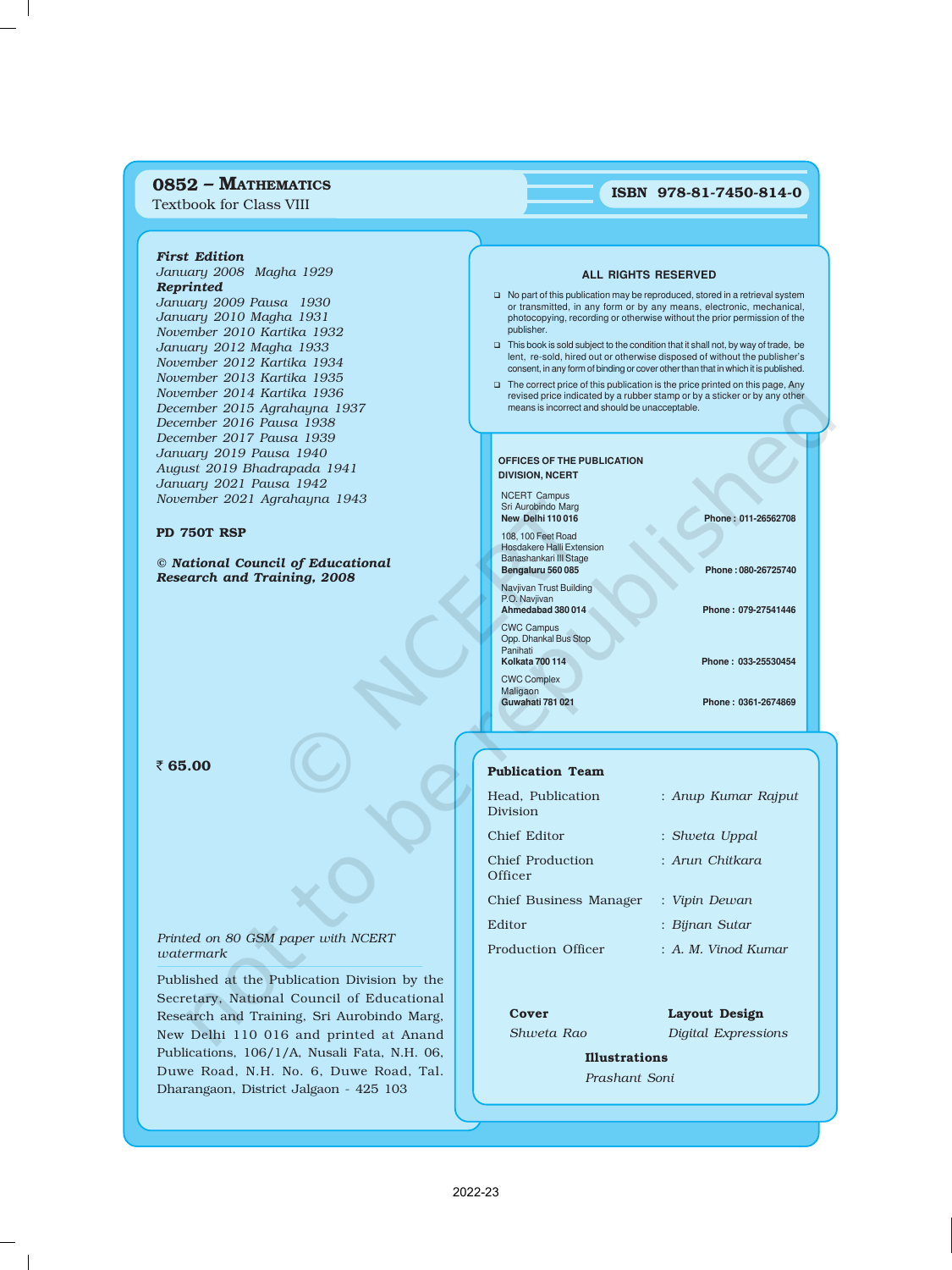## Foreword

The National Curriculum Framework, 2005, recommends that children's life at school must be linked to their life outside the school. This principle marks a departure from the legacy of bookish learning which continues to shape our system and causes a gap between the school, home and community. The syllabi and textbooks developed on the basis of NCF signify an attempt to implement this basic idea. They also attempt to discourage rote learning and the maintenance of sharp boundaries between different subject areas. We hope these measures will take us significantly further in the direction of a child-centred system of education outlined in the National Policy on Education (1986).

The success of this effort depends on the steps that school principals and teachers will take to encourage children to reflect on their own learning and to pursue imaginative activities and questions. We must recognise that, given space, time and freedom, children generate new knowledge by engaging with the information passed on to them by adults. Treating the prescribed textbook as the sole basis of examination is one of the key reasons why other resources and sites of learning are ignored. Inculcating creativity and initiative is possible if we perceive and treat children as participants in learning, not as receivers of a fixed body of knowledge.

These aims imply considerable change in school routines and mode of functioning. Flexibility in the daily time-table is as necessary as rigour in implementing the annual calendar so that the required number of teaching days are actually devoted to teaching. The methods used for teaching and evaluation will also determine how effective this textbook proves for making children's life at school a happy experience, rather than a source of stress or boredom. Syllabus designers have tried to address the problem of curricular burden by restructuring and reorienting knowledge at different stages with greater consideration for child psychology and the time available for teaching. The textbook attempts to enhance this endeavour by giving higher priority and space to opportunities for contemplation and wondering, discussion in small groups, and activities requiring hands-on experience.

NCERT appreciates the hard work done by the textbook development committee responsible for this book. We wish to thank the Chairperson of the advisory group in science and mathematics, Professor J.V. Narlikar and the Chief Advisor for this book, Dr H.K. Dewan for guiding the work of this committee. Several teachers contributed to the development of this textbook; we are grateful to their principals for making this possible. We are indebted to the institutions and organisations which have generously permitted us to draw upon their resources, material and personnel. As an organisation committed to systemic reform and continuous improvement in the quality of its products, NCERT welcomes comments and suggestions which will enable us to undertake further revision and refinement.

New Delhi *30 November 2007*

*Director* National Council of Educational Research and Training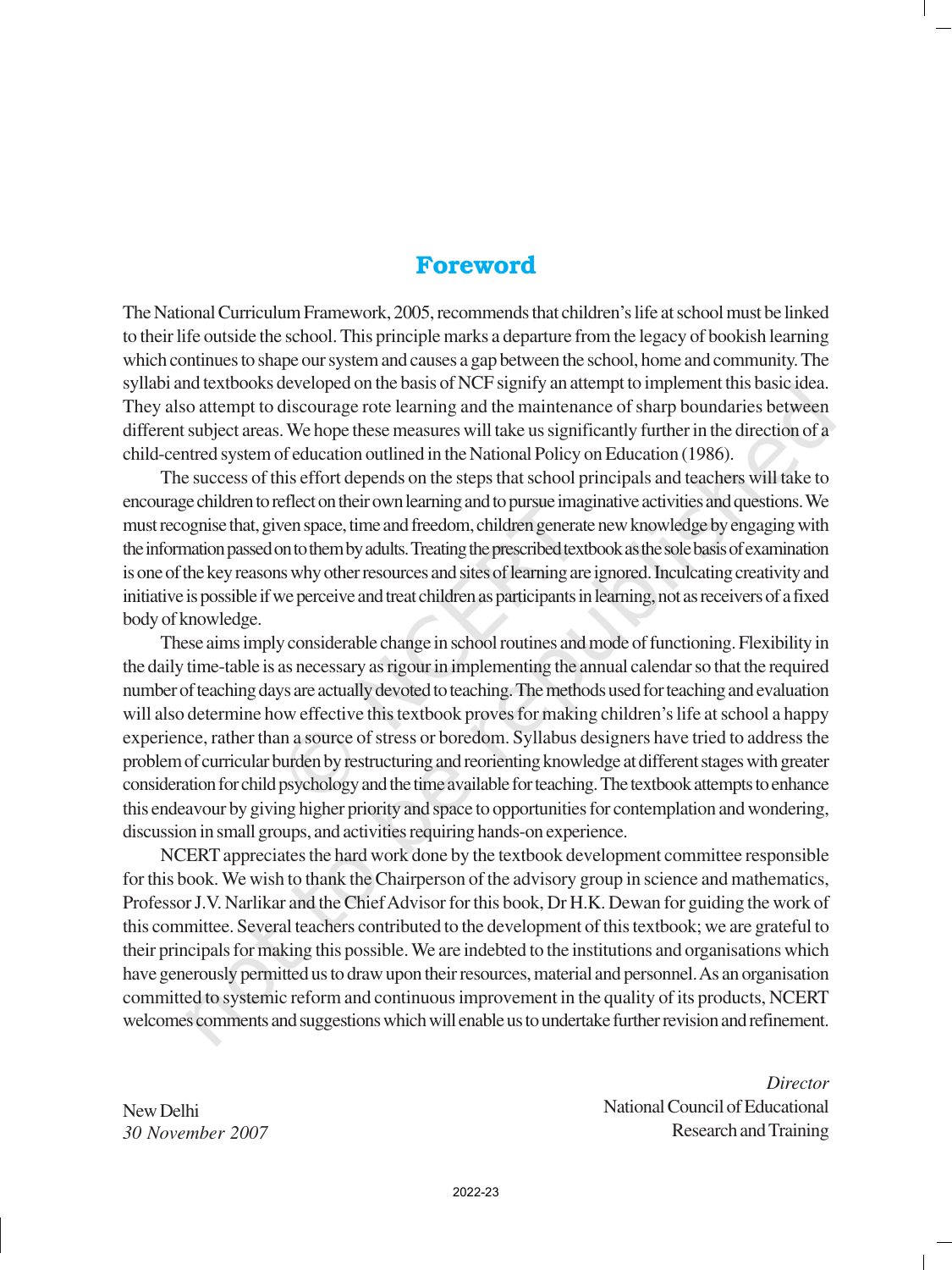$\frac{1}{2}$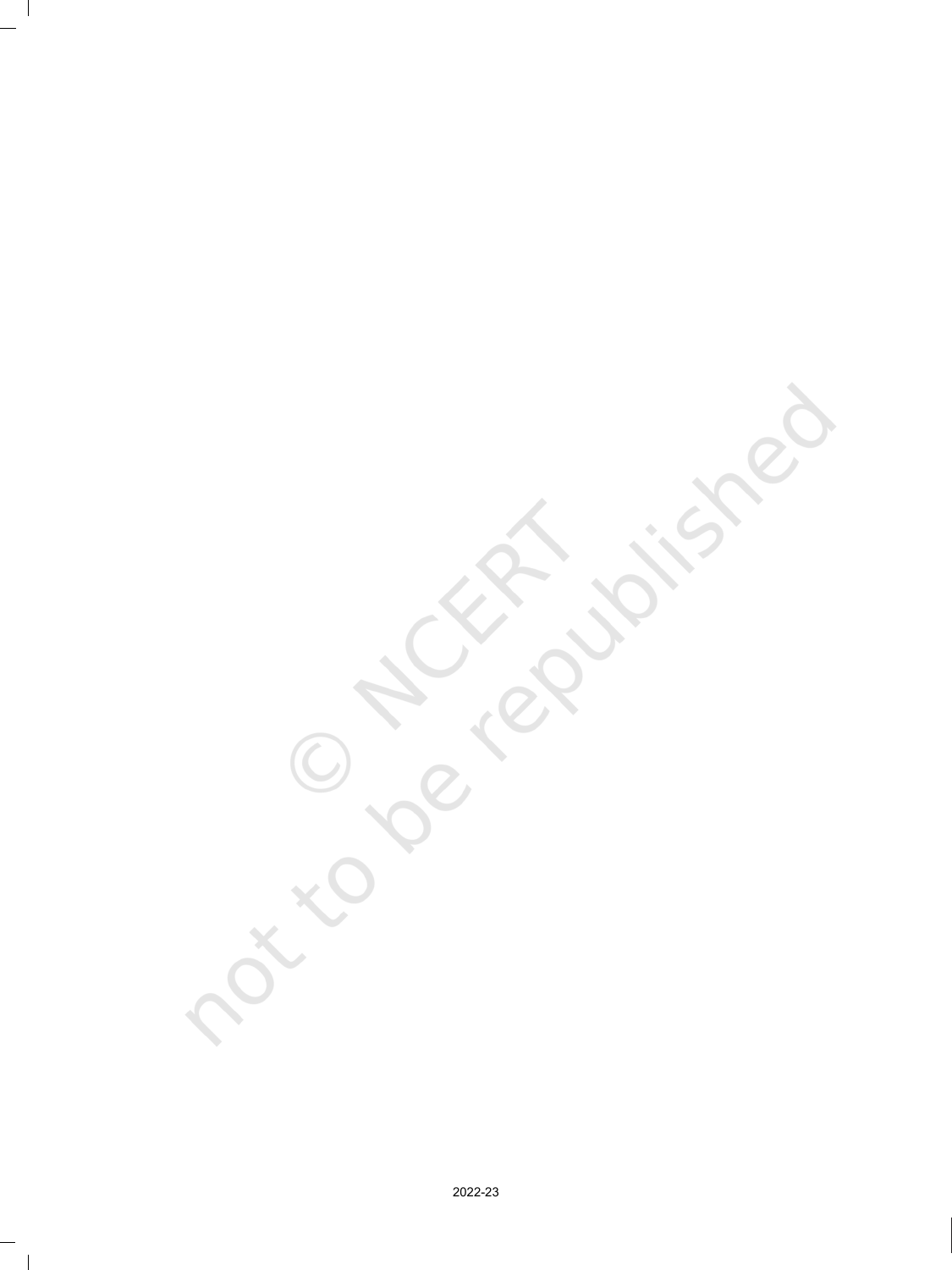## Preface

This is the final book of the upper primary series. It has been an interesting journey to define mathematics learning in a different way. The attempt has been to retain the nature of mathematics, engage with the question why learn mathematics while making an attempt to create materials that would address the interest of the learners at this stage and provide sufficient and approachable challenge to them. There have been many views on the purpose of school mathematics. These range from the fully utilitarian to the entirely aesthetic perceptions. Both these end up not engaging with the concepts and enriching the apparatus available to the learner for participating in life. The NCF emphasises the need for developing the ability to mathematise ideas and perhaps experiences as well. An ability to explore the ideas and framework given by mathematics in the struggle to find a richer life and a more meaningful relationship with the world around.

This is not even easy to comprehend, far more difficult to operationalise. But NCF adds to this an even more difficult goal. The task is to involve everyone of that age group in the classroom or outside in doing mathematics. This is the aim we have been attempting to make in the series.

We have, therefore, provided space for children to engage in reflection, creating their own rules and definitions based on problems/tasks solved and following their ideas logically. The emphasis is not on remembering algorithms, doing complicated arithmetical problems or remembering proofs, but understanding how mathematics works and being able to identify the way of moving towards solving problems.

The important concern for us has also been to ensure that all students at this stage learn mathematics and begin to feel confident in relating mathematics. We have attempted to help children read the book and to stop and reflect at each step where a new idea has been presented. In order to make the book less formidable we have included illustrations and diagrams. These combined with the text help the child comprehend the idea. Throughout the series and also therefore in this book we have tried to avoid the use of technical words and complex formulations. We have left many things for the student to describe and write in her own words.

We have made an attempt to use child friendly language. To attract attention to some points blurbs have been used. The attempt has been to reduce the weight of long explanations by using these and the diagrams. The illustrations and fillers also attempt to break the monotony and provide contexts.

Class VIII is the bridge to Class IX where children will deal with more formal mathematics. The attempt here has been to introduce some ideas in a way that is moving towards becoming formal. The tasks included expect generalisation from the gradual use of such language by the child.

The team that developed this textbook consisted teachers with experience and appreciation of children learning mathematics. This team also included people with experience of research in mathematics teaching-learning and an experience of producing materials for children. The feedback on the textbooks for Classes VI and VII was kept in mind while developing this textbook. This process of development also included discussions with teachers during review workshop on the manuscript.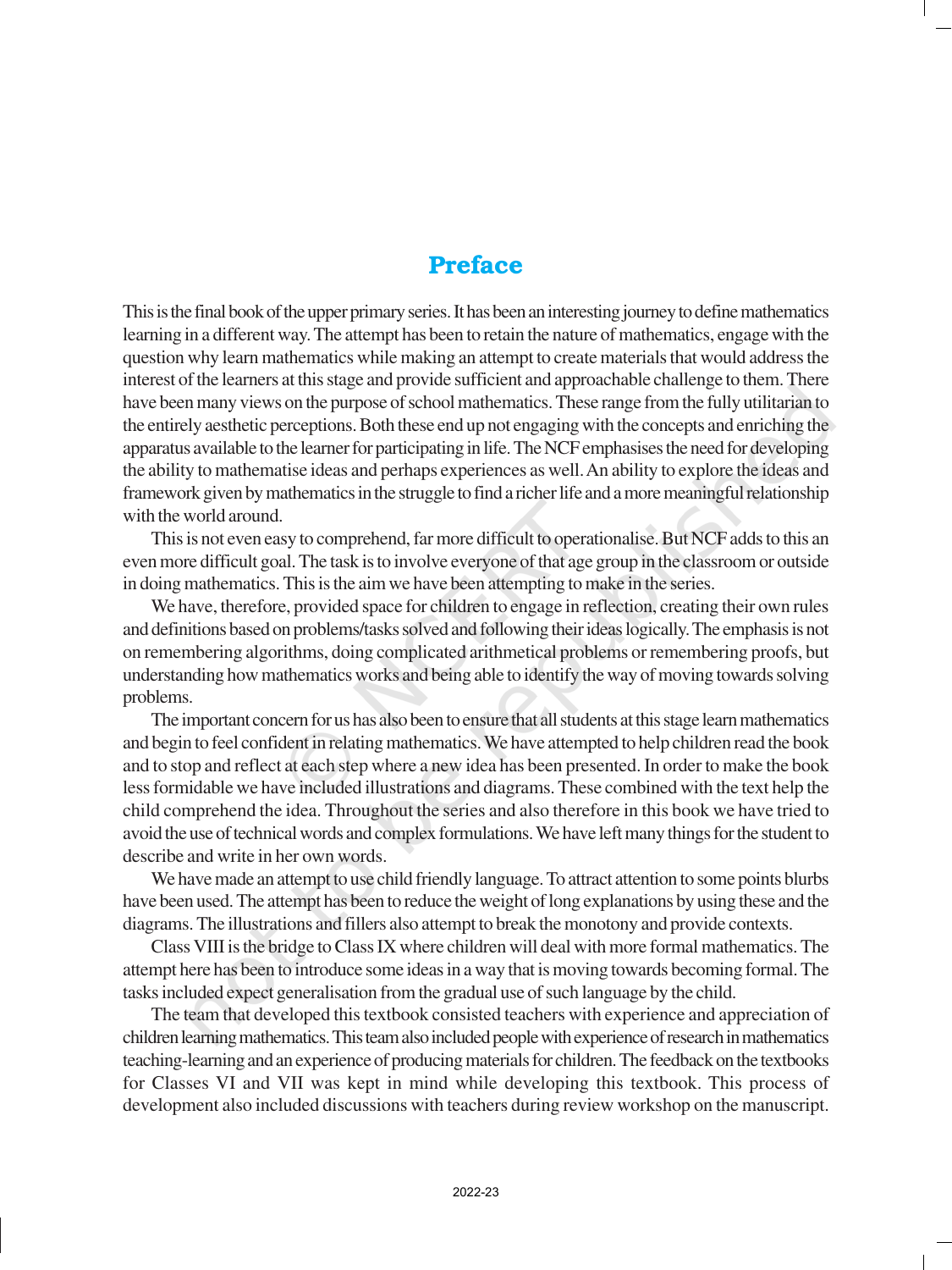In the end, I would like to express the grateful thanks of our team to Professor Krishna Kumar, *Director*, NCERT, Professor G. Ravindra, *Joint Director*, NCERT and Professor Hukum Singh, *Head*, DESM, for giving us an opportunity to work on this task with freedom and with full support. I am also grateful to Professor J.V. Narlikar, Chairperson of the Advisory Group in Science and Mathematics for his suggestions. I am also grateful for the support of the team members from NCERT, Professor S.K. Singh Gautam, Dr V.P. Singh and in particular Dr Ashutosh K. Wazalwar who coordinated this work and made arrangements possible. In the end I must thank the Publication Department of NCERT for its support and advice and those from Vidya Bhawan who helped produce the book.

It need not be said but I cannot help mentioning that all the authors worked as a team and we accepted ideas and advice from each other. We stretched ourselves to the fullest and hope that we have done some justice to the challenge posed before us.

The process of developing materials is, however, a continuous one and we would hope to make this book better. Suggestions and comments on the book are most welcome.

> H.K. DEWAN *Chief Advisor* Textbook Development Committee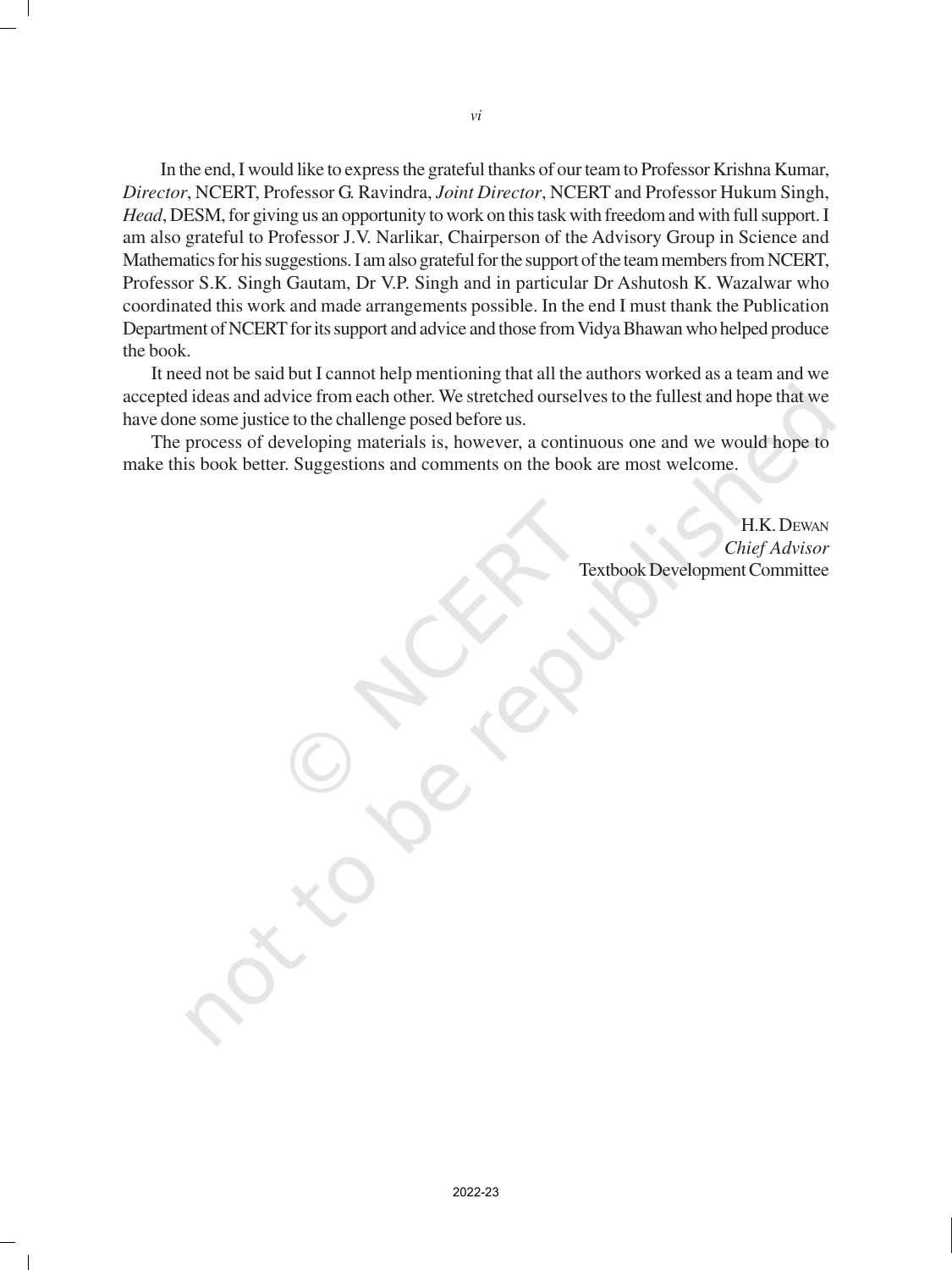# A Note for the Teacher

This is the third and the last book of this series. It is a continuation of the processes initiated to help the learners in abstraction of ideas and principles of mathematics. Our students to be able to deal with mathematical ideas and use them need to have the logical foundations to abstract and use postulates and construct new formulations. The main points reflected in the NCF-2005 suggest relating mathematics to development of wider abilities in children, moving away from complex calculations and algorithm following to understanding and constructing a framework of understanding. As you know, mathematical ideas do not develop by telling them. They also do not reach children by merely giving explanations. Children need their own framework of concepts and a classroom where they are discussing ideas, looking for solutions to problems, setting new problems and finding their own ways of solving problems and their own definitions.

As we have said before, it is important to help children to learn to read the textbook and other books related to mathematics with understanding. The reading of materials is clearly required to help the child learn further mathematics. In Class VIII please take stock of where the students have reached and give them more opportunities to read texts that use language with symbols and have brevity and terseness with no redundancy. For this if you can, please get them to read other texts as well. You could also have them relate the physics they learn and the equations they come across in chemistry to the ideas they have learnt in mathematics. These cross-disciplinary references would help them develop a framework and purpose for mathematics. They need to be able to reconstruct logical arguments and appreciate the need for keeping certain factors and constraints while they relate them to other areas as well. Class VIII children need to have opportunity for all this.

As we have already emphasised, mathematics at the Upper Primary Stage has to be close to the experience and environment of the child and be abstract at the same time. From the comfort of context and/or models linked to their experience they need to move towards working with ideas. Learning to abstract helps formulate and understand arguments. The capacity to see interrelations among concepts helps us deal with ideas in other subjects as well. It also helps us understand and make better patterns, maps, appreciate area and volume and see similarities between shapes and sizes. While this is regarding the relationship of other fields of knowledge to mathematics, its meaning in life and our environment needs to be re-emphasised.

Children should be able to identify the principles to be used in contextual situations, for solving problems sift through and choose the relevant information as the first important step. Once students do that they need to be able to find the way to use the knowledge they have and reach where the problem requires them to go. They need to identify and define a problem, select or design possible solutions and revise or redesign the steps, if required. As they go further there would be more to of this to be done. In Class VIII we have to get them to be conscious of the steps they follow. Helping children to develop the ability to construct appropriate models by breaking up the problems and evolving their own strategies and analysis of problems is extremely important. This is in the place of giving them prescriptive algorithms.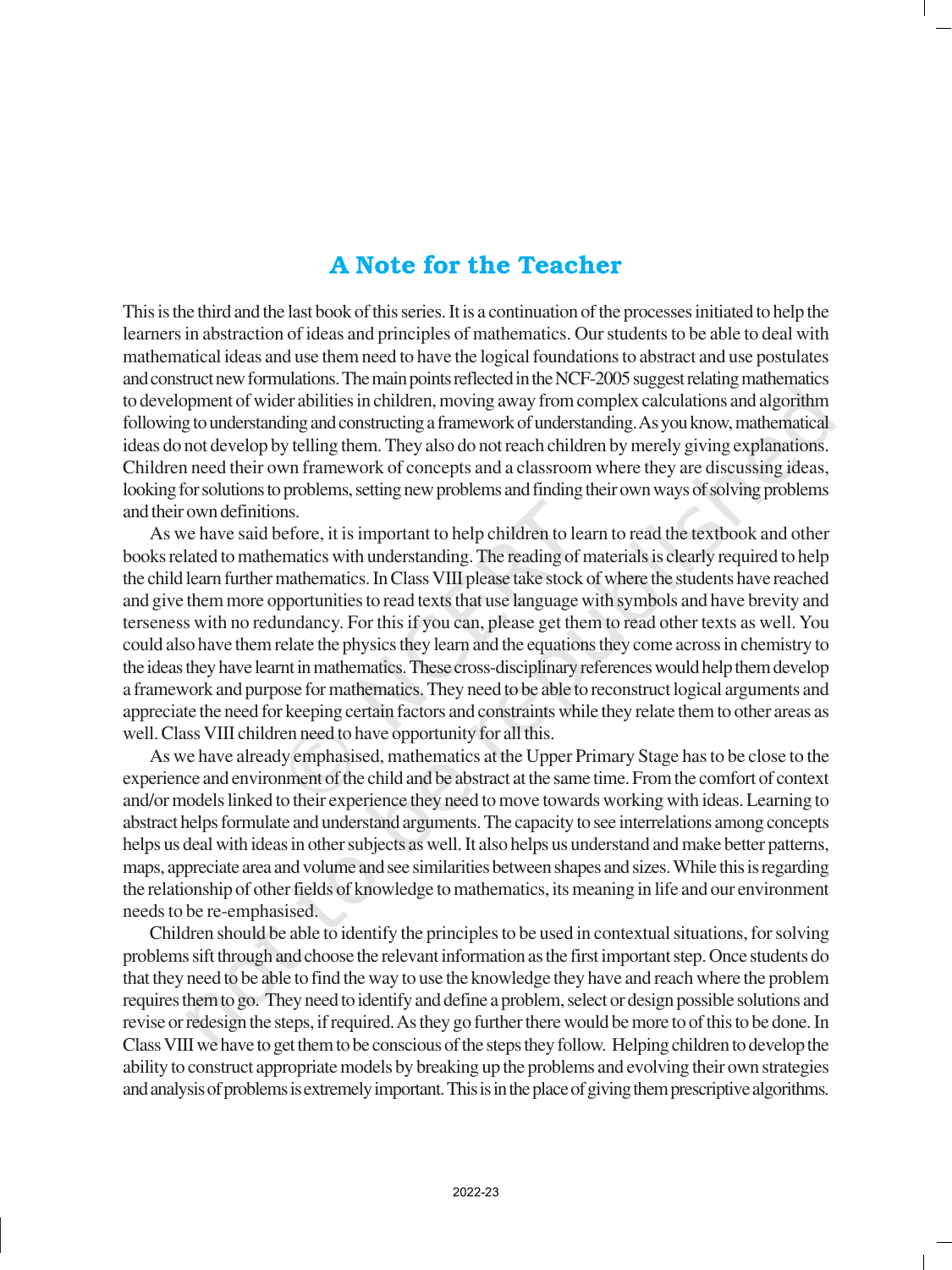Cooperative learning, learning through conversations, desire and capacity to learn from each other and the recognition that conversation is not noise and consultation not cheating is an important part of change in attitude for you as a teacher and for the students as well. They should be asked to make presentations as a group with the inclusion of examples from the contexts of their own experiences. They should be encouraged to read the book in groups and formulate and express what they understand from it. The assessment pattern has to recognise and appreciate this and the classroom groups should be such that all children enjoy being with each other and are contributing to the learning of the group. As you would have seen different groups use different strategies. Some of these are not as efficient as others as they reflect the modeling done and reflect the thinking used. All these are appropriate and need to be analysed with children. The exposure to a variety of strategies deepens the mathematical understanding. Each group moves from where it is and needs to be given an opportunity for that.

For conciseness we present the key ideas of mathematics learning that we would like you to remember in your classroom.

- 1. Enquiry to understand is one of the natural ways by which students acquire and construct knowledge. The process can use generation of observations to acquire knowledge. Students need to deal with different forms of questioning and challenging investigations- explorative, open-ended, contextual and even error detection from geometry, arithmetic and generalising it to algebraic relations etc.
- 2. Children need to learn to provide and follow logical arguments, find loopholes in the arguments presented and understand the requirement of a proof. By now children have entered the formal stage. They need to be encouraged to exercise creativity and imagination and to communicate their mathematical reasoning both verbally and in writing.
- 3. The mathematics classroom should relate language to learning of mathematics. Children should talk about their ideas using their experiences and language. They should be encouraged to use their own words and language but also gradually shift to formal language and use of symbols.
- 4. The number system has been taken to the level of generalisation of rational numbers and their properties and developing a framework that includes all previous systems as sub-sets of the generalised rational numbers.Generalisations are to be presented in mathematical language and children have to see that algebra and its language helps us express a lot of text in small symbolic forms.
- 5. As before children should be required to set and solve a lot of problems. We hope that as the nature of the problems set up by them becomes varied and more complex, they would become confident of the ideas they are dealing with.
- 6. Class VIII book has attempted to bring together the different aspects of mathematics and emphasise the commonality. Unitary method, Ratio and proportion, Interest and dividends are all part of one common logical framework. The idea of variable and equations is needed wherever we need to find an unknown quantity in any branch of mathematics.

We hope that the book will help children learn to enjoy mathematics and be confident in the concepts introduced. We want to recommend the creation of opportunity for thinking individually and collectively.

We look forward to your comments and suggestions regarding the book and hope that you will send interesting exercises, activities and tasks that you develop during the course of teaching, to be included in the future editions. This can only happen if you would find time to listen carefully to children and identify gaps and on the other hand also find the places where they can be given space to articulate their ideas and verbalise their thoughts.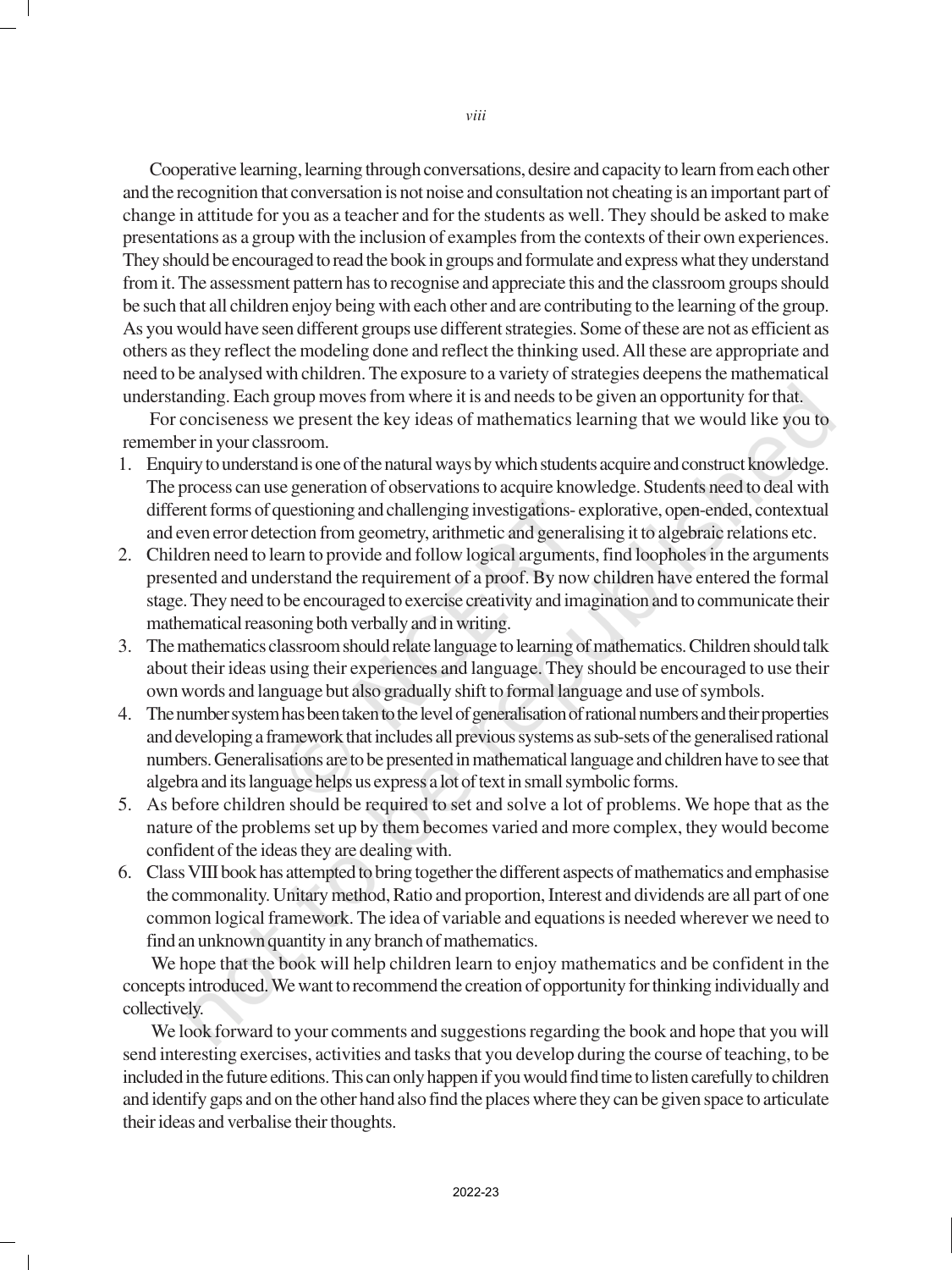# Textbook Development Committee

### **CHAIRPERSON, ADVISORY GROUP IN SCIENCE AND MATHEMATICS**

J.V. Narlikar, Emeritus Professor, *Chairman,* Advisory Committee, Inter University Centre for Astronomy and Astrophysics (IUCCA), Ganeshkhind, Pune University, Pune

### **CHIEF ADVISOR**

H.K. Dewan, Vidya Bhawan Society, Udaipur, Rajasthan

### **CHIEF COORDINATOR**

Hukum Singh, *Professor and Head*, DESM, NCERT, New Delhi

### **MEMBERS**

Anjali Gupte, *Teacher*, Vidya Bhawan Public School, Udaipur, Rajasthan Avantika Dam, *TGT*, CIE Experimental Basic School, Department of Education, Delhi B.C. Basti, *Senior Lecturer*, Regional Institute of Education, Mysore, Karnataka H.C. Pradhan, *Professor*, Homi Bhabha Centre for Science Education, TIFR, Mumbai Maharashtra K.A.S.S.V. Kameshwar Rao, *Lecturer*, Regional Institute of Education, Shyamala Hills Bhopal (M.P.) Mahendra Shankar, *Lecturer(S.G.)* (Retd.), NCERT, New Delhi Meena Shrimali, *Teacher*, Vidya Bhawan Senior Secondary School, Udaipur, Rajasthan P. Bhaskar Kumar, *PGT*, Jawahar Navodaya Vidyalaya, Lepakshi, Distt. Anantpur (A.P.) R. Athmaraman, *Mathematics Education Consultant*, TI Matric Higher Secondary School and AMTI, Chennai, Tamil Nadu Ram Avtar, *Professor* (Retd.), NCERT, New Delhi Shailesh Shirali, Rishi Valley School, Rishi Valley, Madanapalle (A.P.) S.K.S. Gautam, *Professor*, DEME, NCERT, New Delhi Shradha Agarwal, *Principal*, Florets International School, Panki, Kanpur (U.P.) Srijata Das, *Senior Lecturer* in Mathematics, SCERT, New Delhi V.P. Singh, *Reader*, DESM, NCERT, New Delhi **MEMBER-COORDINATOR** Ashutosh K. Wazalwar, *Professor*, DESM, NCERT, New Delhi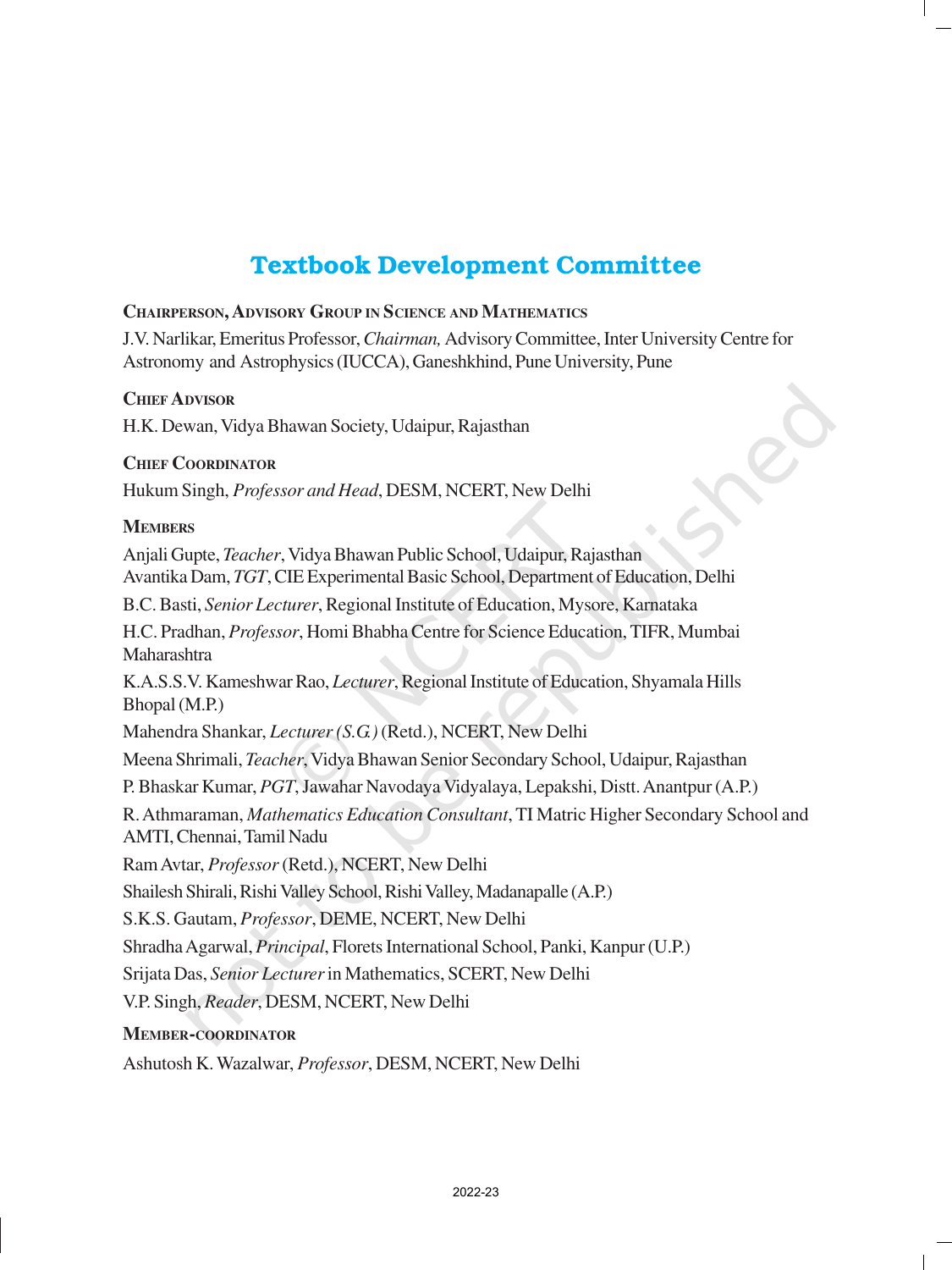### ACKNOWLEDGEMENTS

The Council gratefully acknowledges the valuable contributions of the following participants of the Textbook Review Workshop: Shri Pradeep Bhardwaj, *TGT* (Mathematics) Bal Sthali Public Secondary School, Kirari, Nangloi, New Delhi; Shri Sankar Misra, *Teacher* in Mathematics, Demonstration Multipurpose School, Regional Institute of Education, Bhubaneswar (Orissa); Shri Manohar M. Dhok, *Supervisor,* M.P. Deo Smruti Lokanchi Shala, Nagpur (Maharashtra); Shri Manjit Singh Jangra, *Maths teacher,* Government Senior Secondary School, Sector-4/7, Gurgoan (Haryana); Dr. Rajendra Kumar Pooniwala, U.D.T., Government Subhash Excellence School, Burhanpur (M.P.); Shri K. Balaji, TGT (Mathematics), Kendriya Vidyalaya No.1, Tirupati (A.P.); Ms. Mala Mani, Amity International School, Sector-44, Noida; Ms. Omlata Singh, *TGT* (Mathematics), Presentation Convent Senior Secondary School, Delhi; Ms. Manju Dutta, Army Public School, Dhaula Kuan, New Delhi; Ms. Nirupama Sahni, *TGT* (Mathematics), Shri Mahaveer Digambar Jain Senior Secondary School, Jaipur (Rajasthan); Shri Nagesh Shankar Mone, *Head Master,* Kantilal Purshottam Das Shah Prashala, Vishrambag, Sangli (Maharashtra); Shri Anil Bhaskar Joshi, *Senior teacher* (Mathematics), Manutai Kanya Shala, Tilak Road, Akola (Maharashtra); Dr. Sushma Jairath, *Reader,* DWS, NCERT, New Delhi; Shri Ishwar Chandra, *Lecturer (S.G.)* (Retd.) NCERT, New Delhi.

The Council is grateful for the suggestions/comments given by the following participants during the workshop of the mathematics Textbook Development Committee – Shri Sanjay Bolia and Shri Deepak Mantri from Vidya Bhawan Basic School, Udaipur; Shri Inder Mohan Singh Chhabra, Vidya Bhawan Educational Resource Centre, Udaipur.

The Council acknowledges the comments/suggestions given by Dr. R.P. Maurya, *Reader,* DESM, NCERT, New Delhi; Dr. Sanjay Mudgal, *Lecturer,* DESM, NCERT, New Delhi; Dr. T.P. Sharma, *Lecturer,* DESM, NCERT, New Delhi for the improvement of the book.

The Council acknowledges the support and facilities provided by Vidya Bhawan Society and its staff, Udaipur, for conducting workshops of the development committee at Udaipur and to the Director, Centre for Science Education and Communication (CSEC), Delhi University for providing library help.

The Council acknowledges the academic and administrative support of Professor Hukum Singh, Head, DESM, NCERT.

The Council also acknowledges the efforts of Sajjad Haider Ansari, Rakesh Kumar, Neelam Walecha, *DTP Operators*; Kanwar Singh, *Copy Editor;*Abhimanu Mohanty, *Proof Reader*, Deepak Kapoor, *Computer Station Incharge*, DESM, NCERT for technical assistance, APC Office and the Administrative Staff, DESM, NCERT and the Publication Department of the NCERT.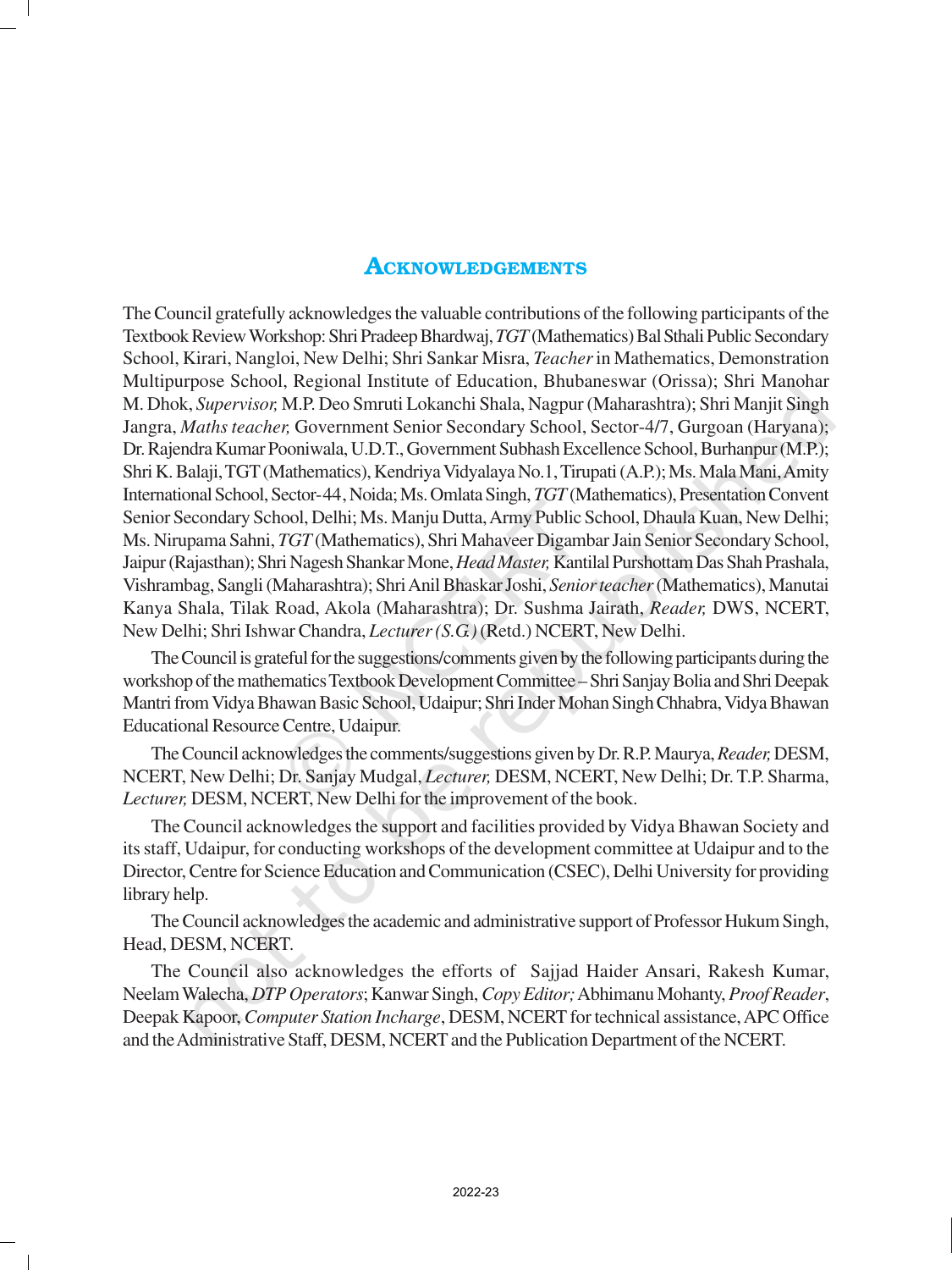# **Contents**

|                  | Foreword                                         | iii |
|------------------|--------------------------------------------------|-----|
|                  | Preface                                          | V   |
| <b>Chapter 1</b> | <b>Rational Numbers</b>                          | 1   |
| <b>Chapter 2</b> | Linear Equations in One Variable                 | 21  |
| <b>Chapter 3</b> | <b>Understanding Quadrilaterals</b>              | 37  |
| <b>Chapter 4</b> | <b>Practical Geometry</b>                        | 57  |
| <b>Chapter 5</b> | Data Handling                                    | 69  |
| <b>Chapter 6</b> | <b>Squares and Square Roots</b>                  | 89  |
| <b>Chapter 7</b> | <b>Cubes and Cube Roots</b>                      | 109 |
| <b>Chapter 8</b> | <b>Comparing Quantities</b>                      | 117 |
| <b>Chapter 9</b> | Algebraic Expressions and Identities             | 137 |
|                  | <b>Chapter 10</b> Visualising Solid Shapes       | 153 |
|                  | <b>Chapter 11</b> Mensuration                    | 169 |
|                  | <b>Chapter 12</b> Exponents and Powers           | 193 |
|                  | <b>Chapter 13</b> Direct and Inverse Proportions | 201 |
|                  | <b>Chapter 14</b> Factorisation                  | 217 |
|                  | <b>Chapter 15</b> Introduction to Graphs         | 231 |
|                  | <b>Chapter 16</b> Playing with Numbers           | 249 |
|                  | Answers                                          | 261 |
|                  | Just for Fun                                     | 275 |